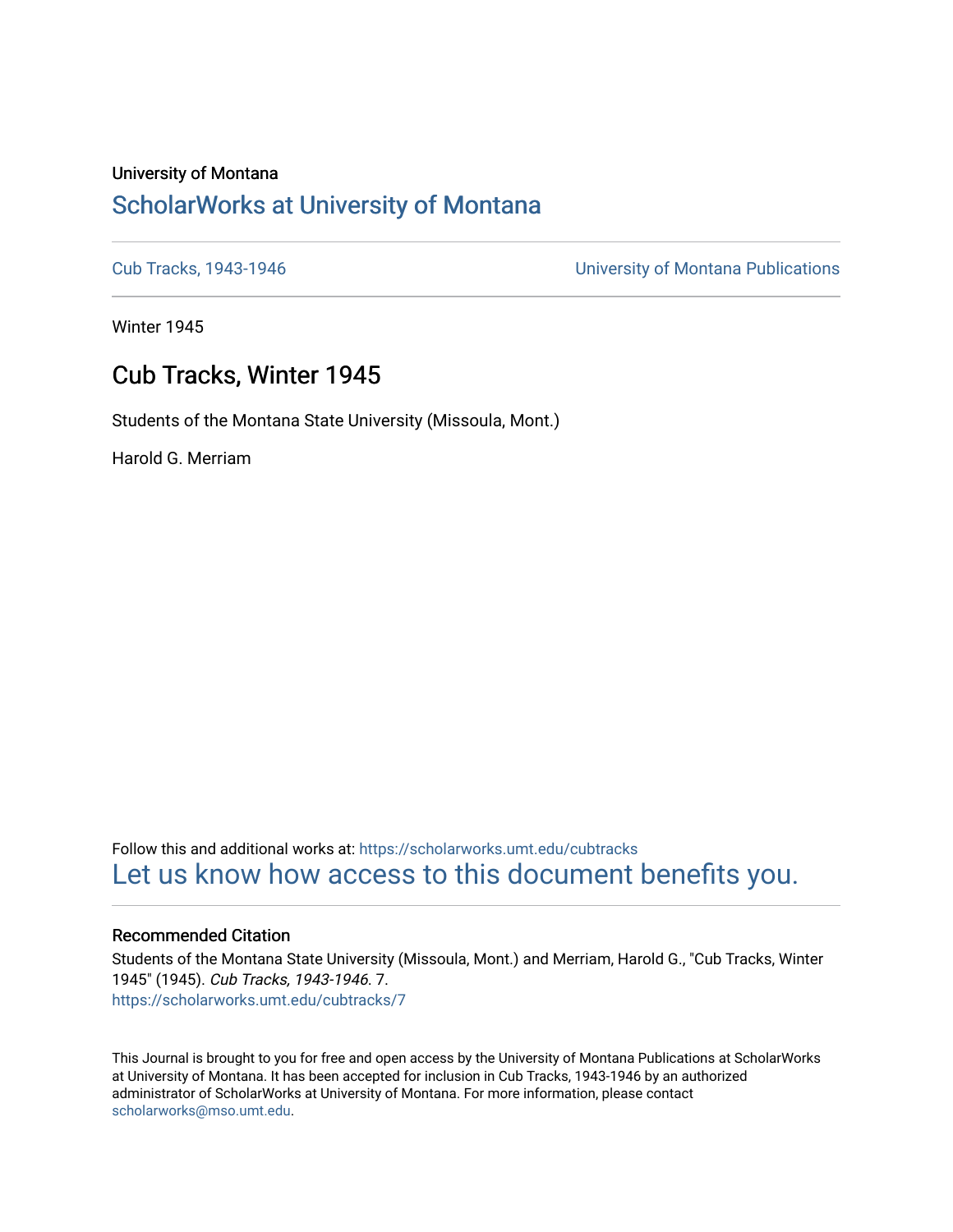ARCHIVES  $V. 2, 10.2$ <br>  $W + v. 1940$ 000  $50^{\circ}$   $50^{\circ}$ 000 000 080 Vol. 2-No. 2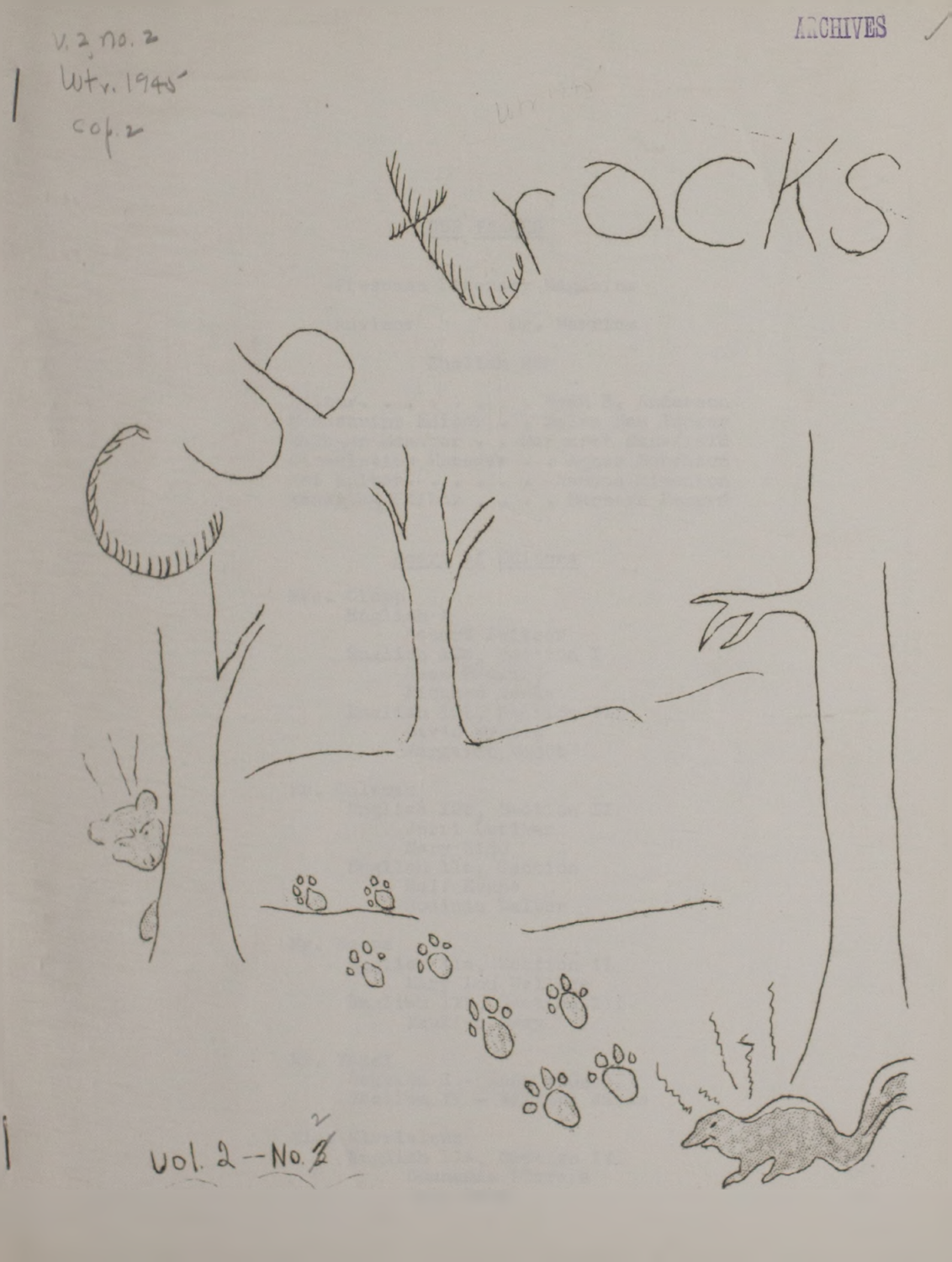## CUB TRACKS

Freshman Literary Magazine

Advisor Mr. Merriam

## English 25b

Editor. . . . . . . Ruth E. Anderson Manuscript Editor . • Helen Mae Packer Make-up Manager • . Margaret Mansfield Circulation Manager . . Agnes Sorenson Art Editor. . . . . Ramona Simonton Managing Editor . . . Barbara Menard

## Board of Editors

Mrs. Clapp English A Robert Switzer English 12a, Section I Jean Bessire Richard Bodle English 12b, Section III David Martin Margaret Mandt

Mr. Coleman

English 12b, Section II Jerri Latimer Mary Kidd English 11a, Section Rolf Evans Rosinia Walter

Mr. Moore English 11a, Section II Mary Lou Wallace English lib, Section III Pauline Bray

Mr. Youel Section I - Anna McGee Section IV - Barbara Janes

Miss Mirrielees English 11a, Section III Donnamae Winters Dale Ryan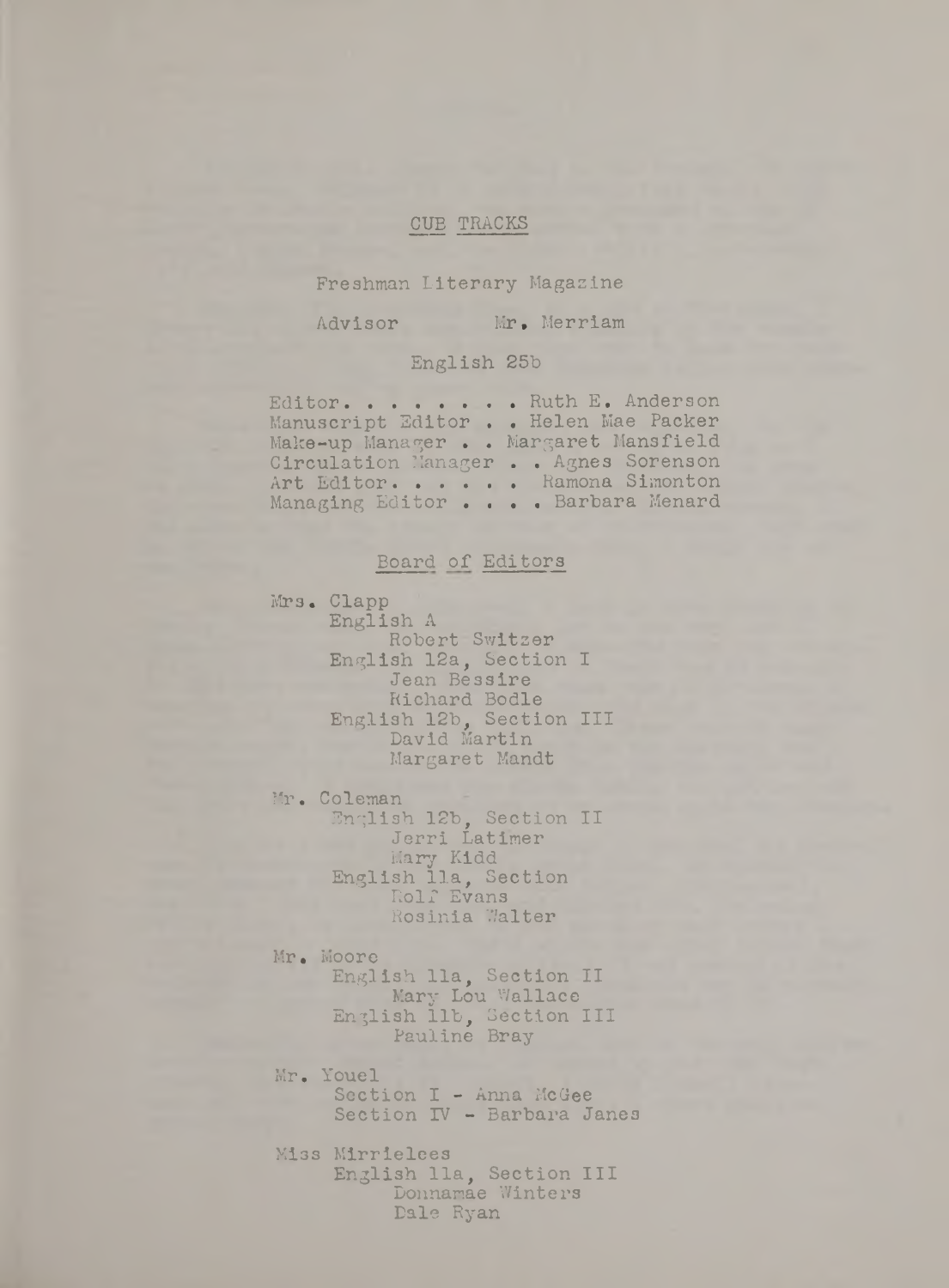#### ARRIVAL

I think I shall always be glad to see Conrad. It isn't a large town. Neither is it particularly important. When you view it from a hilltop, you aren't reminded of one of those picturesque Christmas card scenes with a steepled church, quaint houses, and the like. No, it's just--well. it's just Conrad,

Whenever I'm returning home, as I did at Christmas, I always sit up and watch the country flashing by the window as we approach the town. I know just when to look for that first glimpse of it, lying in that enormous valley with farmland stretching out on every side.

This last vacation the ceremony was repeated. As the bus came over the edge of the hill, I sat up to look as I had a hundred times before. There lay the town, the same as ever. I could pick out the courthouse, the school houses, the elevators, and the railroad station. Coming closer, I was able to find the houses of some of my friends. Then when we got to the little truck gardener's farm, I could **3** ee my own house.

Prom that farm on into town, I kept my eyes fixed on my house. Pretty soon the courthouse got in the way, and I began looking for other familiar sights--the town cop strolling up Main Street; the little boys on their way to school. No Christmas decorations down town this year, I noticed. A new jewelry store with a still-bright gold sign on its window had moved into an old office building. There weren't many cars in sight, for it was still early in the morning, but the grocery story across the street from the bus depot was just opening. I could see the clerks taking the netting off the fruit and vegetable displays as we drove up to the station.

Just as I was going down the steps of the bus, my brother came clattering up in our little green Ford, He opened the door, unwound his long legs— so much longer, they seemed, than when I had last seen him--and climbed out. Grinning rather shuly, he came toward me and shook my hand before I had a chance to kis3 him. (He's at the age which thinks that kissing his sister is slightly silly.) I was amazed at his astonishing new height and maturity. From the way he carried himself, I judged that he, too, was rather awed by it.

Gathering up my bags, he carried them to the car, and we drove down Main Street again. We turned up past the high school. How wonderful it looked! I think I shall never have any mere enjoyable years than those I spent going to school there.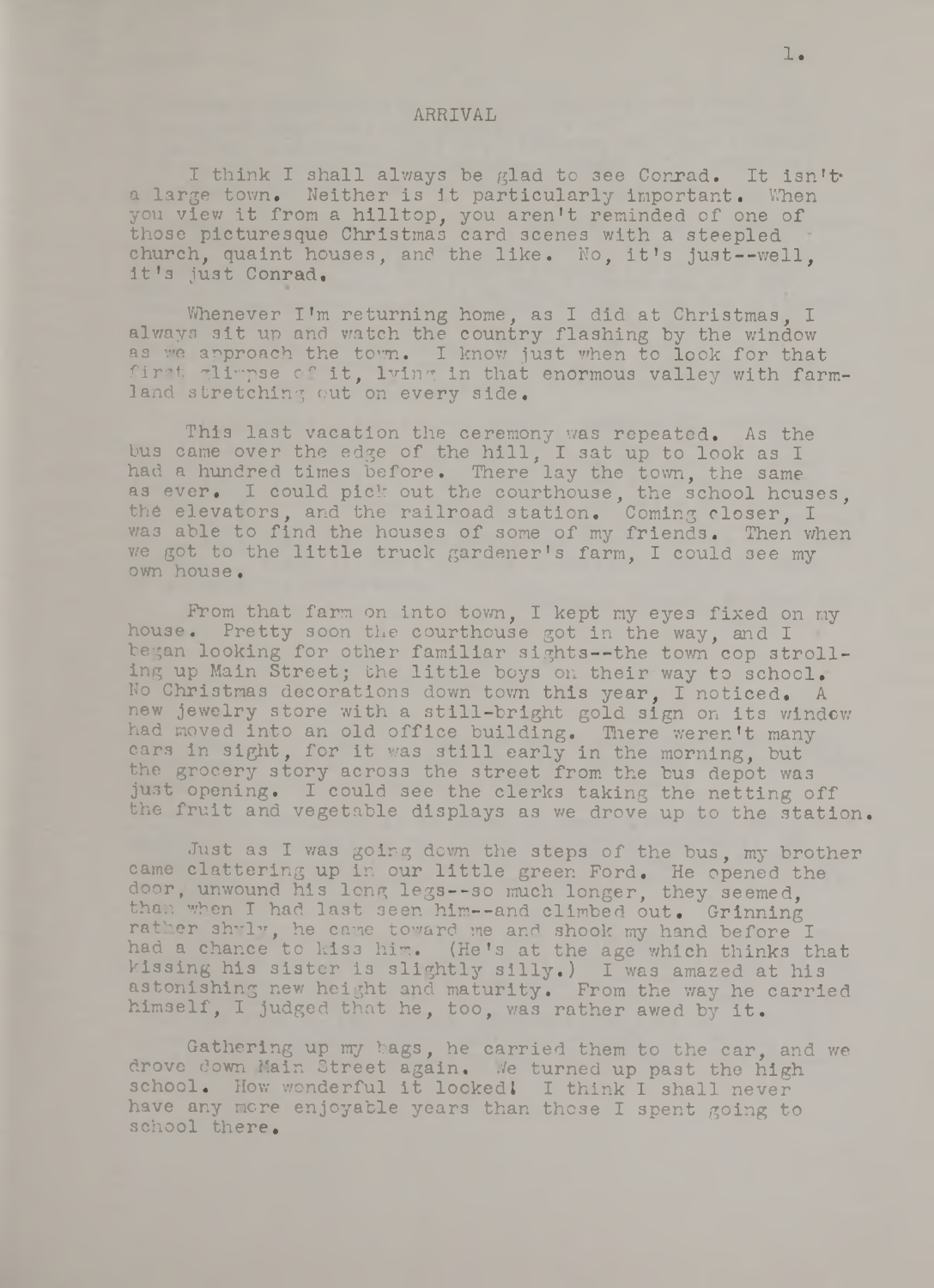Just a block past the high school we turned down our street, and there was our house. It's not impressive, but it is home, and always will be. Somehow, whenever I think of home it's never one of the other houses we've lived in, but always this one, the one with the yellow roof.

When we started up the walk, my dog, Gilmore, came bounding off the porch to meet us. At first I know he didn't recognize me, but then he started jumping all over me and wagging his tail madly as if to say, "I knew you all the time." When Mother opened the door for us, the dog slithered in before anyone could stop him. He knew he shouldn't be there, but since nobody seemed to mind, he just stood in front of the Christmas tree grinning at us and wagging his bushy tail, which knocked handfuls of icicles off the tree.

After picking the dog up bodily, putting him outside, and closing the door in his expectant face, I went to the kitchen where Mother, Daddy, and Grandma had been at breakfast before I came in. I sat down at the table and looked around. There were new curtains, and the walls and woodwork had been done over, but it was still our kitchen. It occurred to me that this was the first kitchen I had been in for three months. I think it was then that I, realized that, at last, I was home for Christmas.

Constance Rachac, English 11a Section I

#### THE MORAL IS?

Once upon a time, indeed it was a great many years ago, there was a little man whose name was Egglebert Pchustioclebus• Everybody called him Uncle Bertlebus for short.

Uncle Bertlebus lived alone in the forest for many years entirely unmolested by the world's troubles and woes. He just roamed around at will talking to the bees and birds and the pretty little flowers. It was such a happy life, but it was too good to last.

One dark day a wicked and evil thing came to pass. The little King Bee and the pretty Wood Violet had a very serious disagreement about which way the wind blew every afternoon at four o 'clock. Wood Violet said she was sure it came from the east and flew to the north. King Bee was just as certain that it came from the west and blew towards the south. No matter how much they argued neither would change his mind.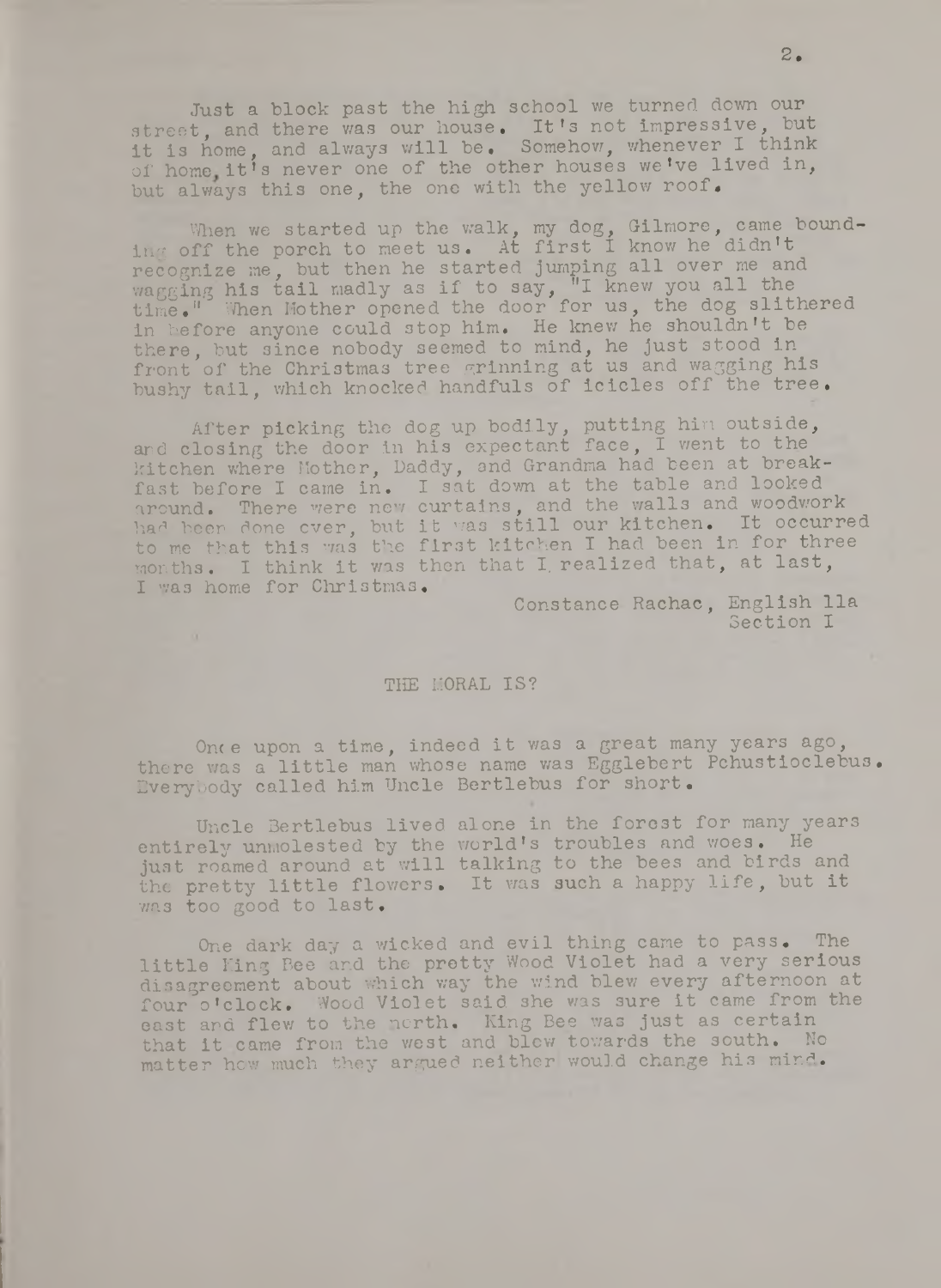Uncle Bertlebus happened to pass by one day when they were squabbling, so they asked him to settle the argument. Never before had Uncle Bertlebus been confronted with such a problem. Of course, he was pretty sure that the wind came from the southeast and blew towards the south, but he didn't want to hurt the feelings of Wood Violet and King Bee. What should he say to them? He stood there a long, long, time trying to decide what his answer would be. Finally he came to a weighty decision. He told them that he would have to go out into the world to gain more knowledge on the subject before he could give them the information they sought.

All the flowers, trees, birds, and bees got together to give Uncle Bertlebus a farewell party. They ate and danced. and wept copiously, but finally sent him off to his quest with all their love and best wishes.

That is how Uncle Bertlebus happened to come to Montana State University. He arrived all dressed up in his new black suit and the orange bow tie that had been given to him as a farewell present by the inhabitants of the forest. His heart was filled with hope, and his mind eager to absorb all the gems of wisdom that dropped from the learned professors! lips. Uncle Bertlebus enrolled in as many classes as he possibly could. He took biology, zoology, astronomy, chemistry, social science, English, economics, Spanish, trigonometry, chorus, physiology, psychology, physical education, forestry, journalism, law, French, and every other thing he could find, but no matter how hard he studied or how much he learned he still couldn't find out which way the wind blew at four o'clock every afternoon in the forest.

Uncle Bertlebus stayed at the University for years and yoars. He became a very wise and learned man. He traveled al cut the country speaking about economic and political problems. In the eyes of the world he was more successful than Aristotle or Plato, but in the eyes of King Bee and Wood Violet and all their forest friends Uncle Bertlebus was a failure. He still couldn't answer the fateful question.

Uncle Bertlebus had become used to praise and admiration. He enjoyed his power and prestige greatly, but there came a day when he grew old and weary of the life he was leading. He longed to go back to the peaco and quiet of his forest home. However, he knew that he couldn't face the forest people until he had found the answer to their great question. Uncle Bertlebus started meditating. He thought and thought until he was almost in a coma from thinking so much. Then he called in all the wise men of his acquaintance. They had a great conference; everyone offered suggestions and theories, but no one found an answer that pleased Uncle Bertlebus.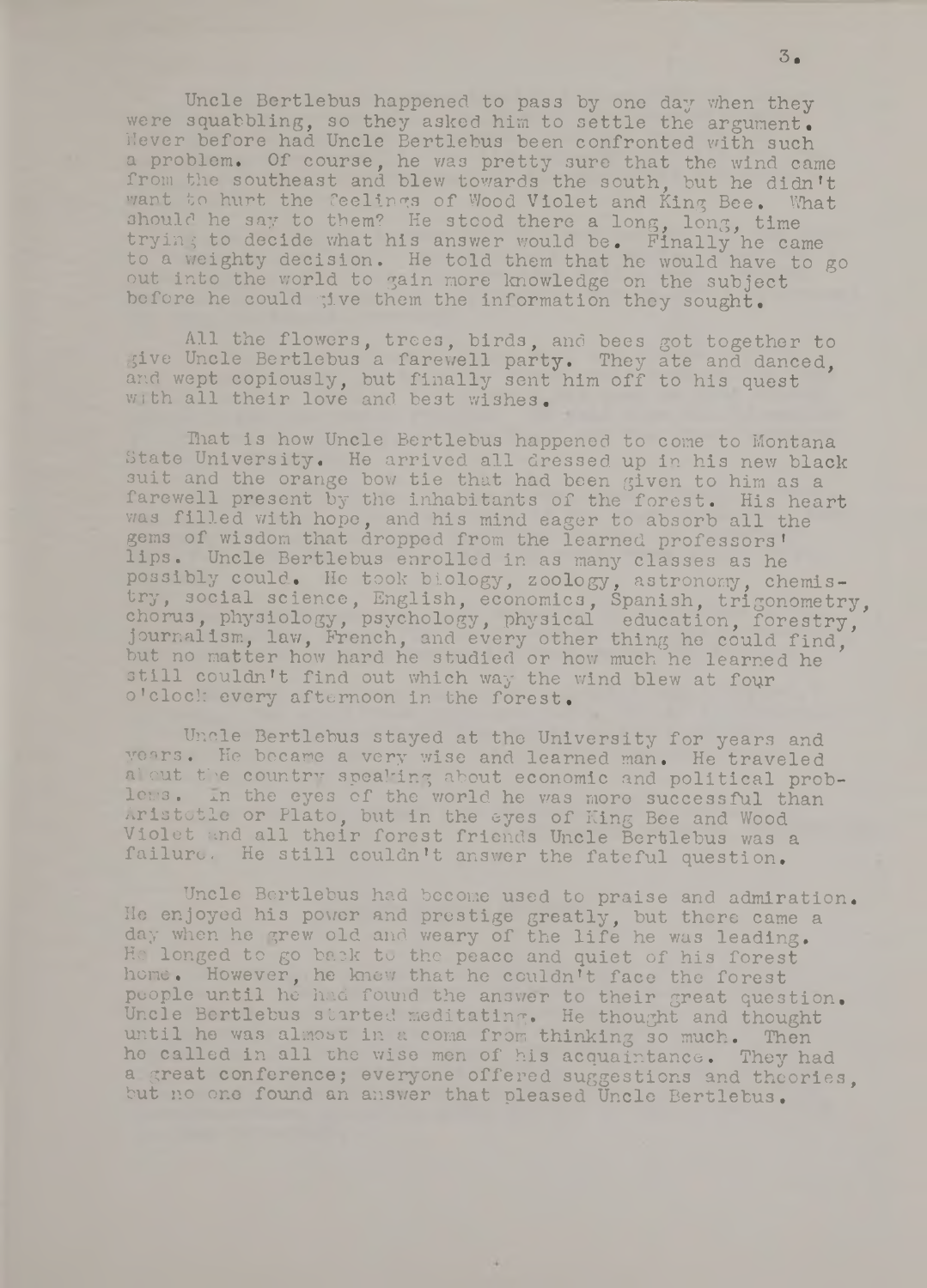Following days of concentration and cogitation, Uncle Bertlebus became very ill. He lapsed into unconsciousness from which he could not be roused. All his friends and admirers gathered outside the sick-room to wait for any new development in his condition. On the ninth day the miracle happened.

Uncle Bertlebus leaped from his bed and ran out the door as though he had been a pebble in a sling-shot. There was a great light on his brow, and his eyes held a most peacoful expression. Not a word of explanation did he offer to account for this marvelous recovery.

He dressed in his good black suit and orange bow tie, now slightly worn, and took the first train back to the edge of the forest. When he had reached his home he went around to visit all his forest friends. He told them all to gather at the foot of the Biggest Pine Tree, and the great question would be answered.

The next afternoon all the birds, bees, flowers, trees, and little furry **animals** scurried to the meeting place. When everyone had arrived Uncle Bertlebus arose. An expectant hush fell over the crowd. Profound words were about to be spoken.

Uncle Bertlebus began his speech. He told them of his long unfruitful search for the answer to this great question. and how he had finally become ill from worry and fatigue.

"White I was lying there unconscious I had a vision," he said. "An angel came to me and said, 'Uncle Bertlebus, re to your people and tell them this; every afternoon at four o'clock the wind in the forest blows in what ever direction it damn pleases! !"

Once more the forest lies peaceful and undisturbed. Elizabeth Withrow, English 12a

## A CHAPTER FROM MY LIFE

According to all the laws of averages, I was to have been a boy. This presumption relieved the family greatly. For father, quite a busy man as missionary for the Presbyterian church, kept constantly on the job with his church duties and field social service work and had little time left to enjoy bringing up his family. Mother had more than sho could do keeping her eye on four individualistic young Bessires— throo giggling girls and one wriggling boy. This was the situation.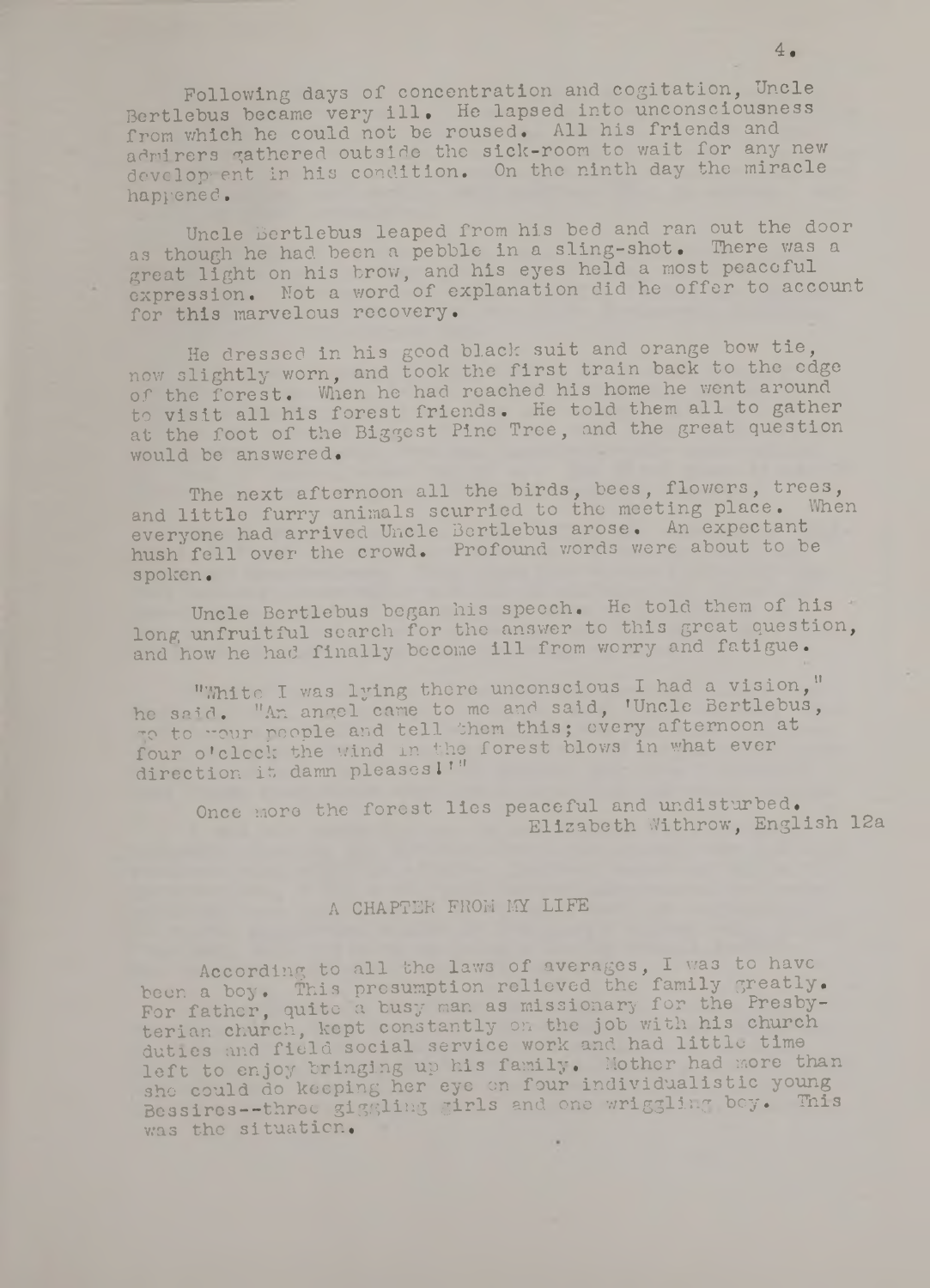So, when even the neighbors agreed that I was bound to be a boy, plans were made for me to be entrusted to my brother for my safe keeping and upbringing. Brother Bernard, three yoars old at the time, would be in complete charge of my early education, amusement, and safety--providing companionship for the both of us, and saving much wear and tear on mother. All in all an ideal situation.

But I didn't turn out that way. An eight-pound girl, blonde, blue eyed: mother and daughter doing nicely. For a while my misforocast sex quite startled family and friends; but rlans proceeded whereby I was to be protected, humored, and supervised by brother Bud.

During my infancy Bud had little to do with shaping my character; I am sure, however, that during this period of random movements, cod-liver oil, and orange juice my life pattern was schemed out. But by the time I had reached the walking-talking phase, Bud was conscientiously undertaking the task of making a man out of me. The first plan of attack centered around a vigorous physical training program.

At the stage when most young ladies are decorating sandpiles, I found myself in the business of constructing and occupying tree-houses. This education covered not only the best and most scientific methods of building all types of tree-houses, but also the quickest ways of getting to and from the. The era came to an abrupt end the day I fell from our house in the highest elm and broke my arm.

Brother and all his robust friends greatly admired my fractured arm, but mother, for once, came to my rescue. For a while I was entitled to investigate tho favorite pastimes of my contemporaries. Mud pie parties and neighborhood circuses stand out clearest in my memory, but soon I learned that these traditions were not mine in the customary doses.

A mud pie sproe for me was not a scene of a bustling housewife fussing the morning over a hot stove, tho mimicked pretence west children affect. Instead, under my brother's instruetlens, I was a big-game hunter and spoared the prize goldfish from our backyard fishpond. Next, my aspirations to be the tight-rope walker in the gang's circus were dashed when Bud, with hopes of my being a daring animal trainer, had me train a troupe of caterpillars.

The cultivation of masculine tastes was always first and foremost. They were not only encouraged, but enforced. At times I would have liked to serve tea parties or dress dolls, and I envied girls taking piano lessons, wearing curls and ribbons. Instead, I flew kites, walked stilts, took bicycles apart, or made "demon" scooters from roller-skates.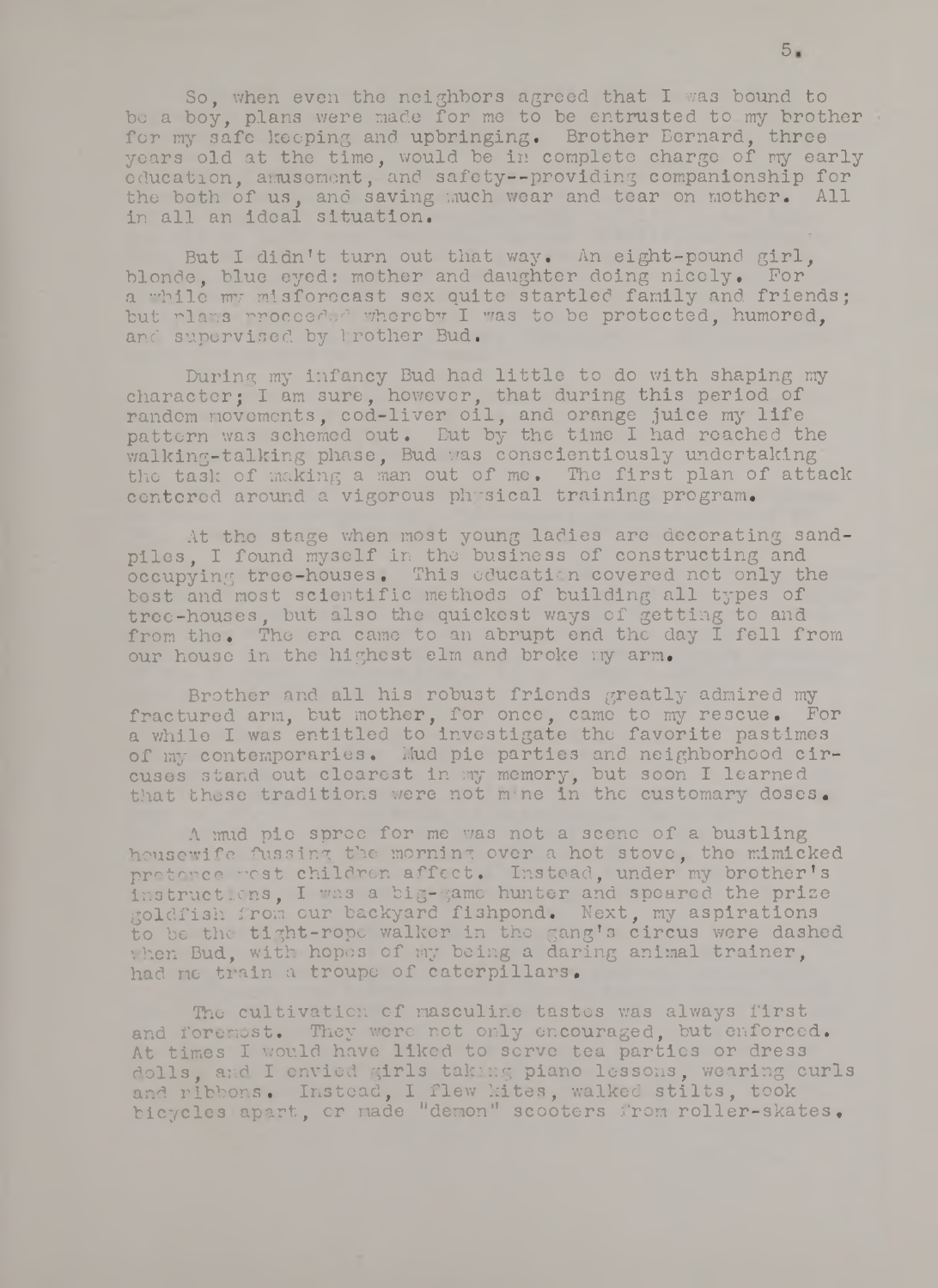I wasn't the tender nurse that first-aided the gang through its bloody "Custer's Last Stand" battles. I was the heap brave squaw who fought side by side with the warriors.

One of the vicious phases of my young career was that of rubber gun fights. Rubber guns are those ingeniously wicked weapons young boys master early in life to add spice and zip to their mock battles. In our battles, according to laws of what is fair in rubber gun war, anyone shot by the band of an opposing gangster was dead for the duration of the game. Not being quite so agile at this life of crime as Bud's colleagues, in the first few minutes of fracas I inevitably was target for all rubber bands. The rest of the war I would spond prostrated on the ground.

Thus went my childhood: baseball and fishing, building rafts on the river, army tactics and secret clubs, hocky, jiu-jitsu, then football. It was at this point that I proved bruisable and feminine.

It was sudden, that turning of mine from the boisterous guidance of my brother to a delicately personal life of my own. Suddenly it happened; I remember it clearly.

One afternoon I had been reading one of my favorite books. I can not now remember the name of it, but it was a sad little story that had made me midly sentimental. Probably I would have beon crying if tears for me had not long ago been tabooed. Bud interrupted my reverie by demanding my prcscence at the football game outside. In my usual meekly worshipful manner, I foliowod him.

Football had always seemed a fearful work-out to me, but like all the other sports and games, I had thrown myself in and played my hardest. Yet suddenly, in the midst of the game's smashing hub-bub, I realized that I had no compelling part in it. I had no sense of belonging. There was not, now that I was able to care for myself, any reason for my dogged submission to the tom-boyish existence my brothor coached mo in. With clarity of purpose in that moment I know I could break away from this rugged pattern. I did.

Perhaps it was the suddon impact of change, the break of patterns; maybe it was a hangover from the mood of the interrupted story, symbolic of all the personal sentiments I had missed, but I found myself in the center of the field torn with uncontrollablo sobs of relief. The momont Bud saw the tears streaming down my face, he knew, I think, instinctively, that I was no lenger his protege and side-kick, no more his to mold and bring up. Ho came to me and placed his hand on my shoulder and looked long and deeply into my eye.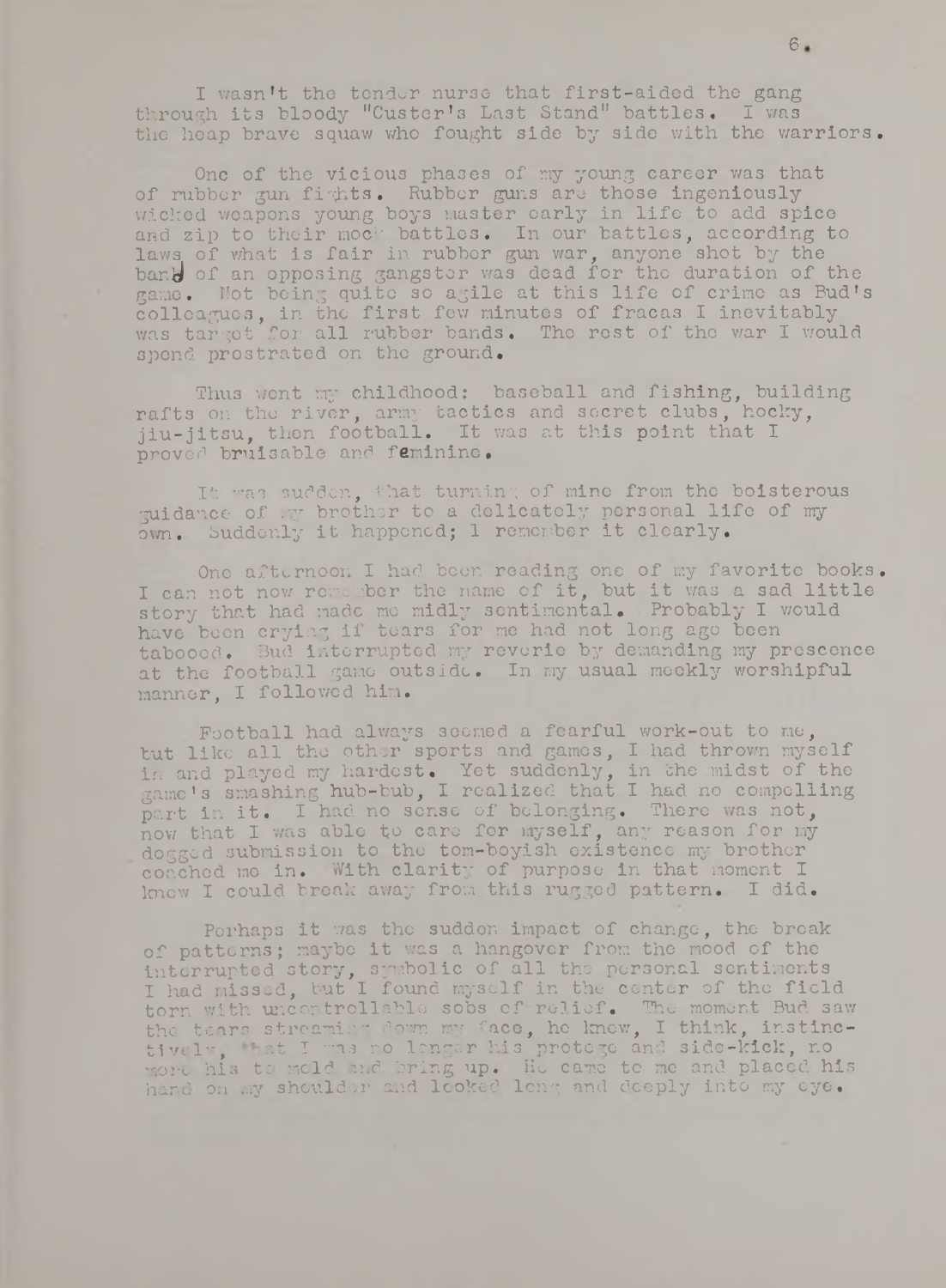The look recognized the passing of my hobble-de-hoy phase into a personality of my own choosing, but the look pleaderl, too. And as I remember, I believe I realize what his eyes v'oro pleading for. It was that he wanted me to keep the high code of straight forward boyish honor he had tried to give me during all the physical conditioning and masculine training. It is a code of ethics and fair play that is partly instinctive, partly earned by boys, A code seldom realized by outsiders--frankness, courtesy, straight thinking, good sportsmanship. All those idealistic qualities Bud had tried to thread through my pattern of upbringing.

It is by this code that men are proud to live, to shape a vrorld. Prom you, Bernard, I have gleaned much of that code, I have gained much,

Jean Bessire, English 12a

#### THE PRAIRIE

The air was dry and still this morning in the late spring. Tho sun was high in the clear, blue sky, and its warm rays boat down on the Dakota prairie. As I looked out over the rolling countryside, I thought of the herds of  $\,$ buffalo and the tribes of Indians who for hundreds of years had roved those prairies. The landscape now was undoubtedly different. In the distance I could see tho land which some farmer had cultivated. The wide strips of newly-ploughed black earth were in sharp contrast to the rich green fields, the rride of the farmer who had toiled long hours in tilling and see in; the soil. Bordering these strips of green and black wore the pasture lands, still green, covered with bunch grass, and dotted with cactus and colorful wild flowers,

The cattle looked like tiny black specks on the blue horizon. At a closer range, the cows were seen to be quietly -razing on the hillside. To protect thomselves from the flics horses were bunched on top of a high knoll.

A flock of wild geese flew over, and I thought of planes A flock of wild geese flew over, and I chought of planes guns and dropping bombs. The thought fled from my mind, for nothin ; could disturb this peaceful atmosphere.

Pour months later I stood again looking out over the prairie. It was harvest time and, in my opinion, the most beautiful season of the year. The pastures were no longer a green carpet spread out over the rolling hills. The grass was brown and dry from the intense heat of the summer sun. A fat gopher poked his head up through a hole in tho ground and looked sharply and quickly around, then darted out of his hole and over the hill.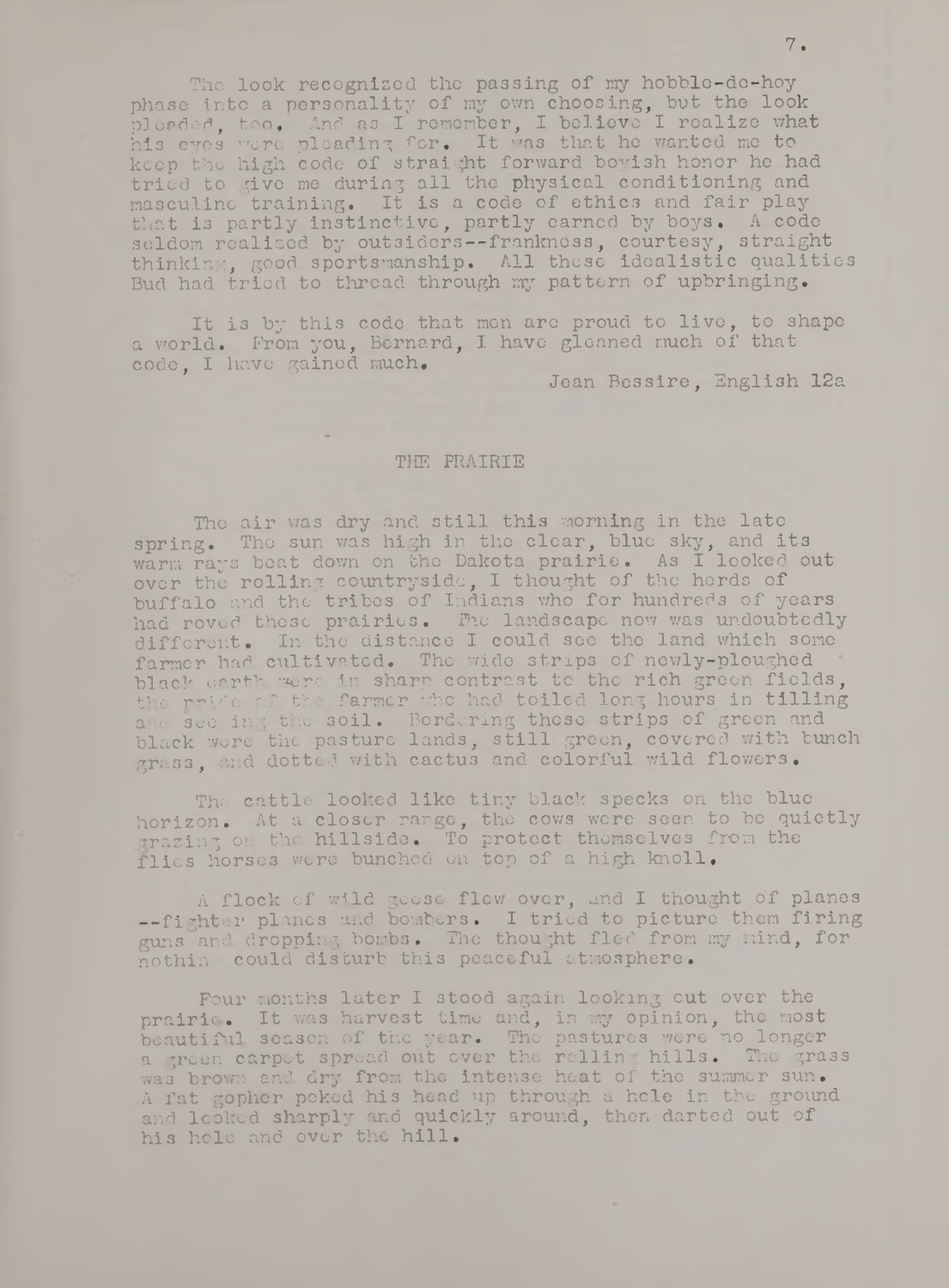The wheat fields were ripe and their golden heads swayed and rippled in the wind. A combine was woving slowly around the outer edge of the field and the golden heads fell, leaving only short brown stubble.

The clouds were fleecy and white and looked like froth or bubbles floating on blue water. They moved lazily and ontly across the sky.

As the sun sank lower, a doc, half-heartedly rounded up the cows and started the  $\cdot$  ho  $\tt{supp}$ . They nibbled the short, dry rass as they went. The combine in the wheat field was  $\,$ now silent. To breeze rippled the straight stalks. The western sky was one rass of bright colors: red, orange, yellow, blue, and purple. The prodominating red bathed the pastures and fields in a rosy glow. ot even an artist could paint a ore beautiful picture.

Soon night would fall and the plains would look black in the dir. light of the noon. The  $\mathrm{Li}_\odot$  Dipper and the Forth  $^+$ Star would stand out in a sky full of bright stars. There would be no sound except the howling of the coyotes.

Joyce Oicn, 11a, Section IV

# VAR VII 0V, 1945

, hen once again it is night and lamps are lit Shedding a homey ray through Gathering iloora, I o alone and by the vindow sit Where once you were beside to in this room. I know you how are half an earth away, They why this cloak of loneliness I wear? Her why each night so fervently I pray That Cod will heep you in his love Out There? It are but like the leaves from Autumn's tree That the "did winds of war and senseless strife Have minued and lashed ith reckless tyrenny Until we seen but broken shards of life. Yet we, though tofn apart this dreadful while, W WI live a cin when celring Fate shall smile.

**Ruth Anderson, 35a**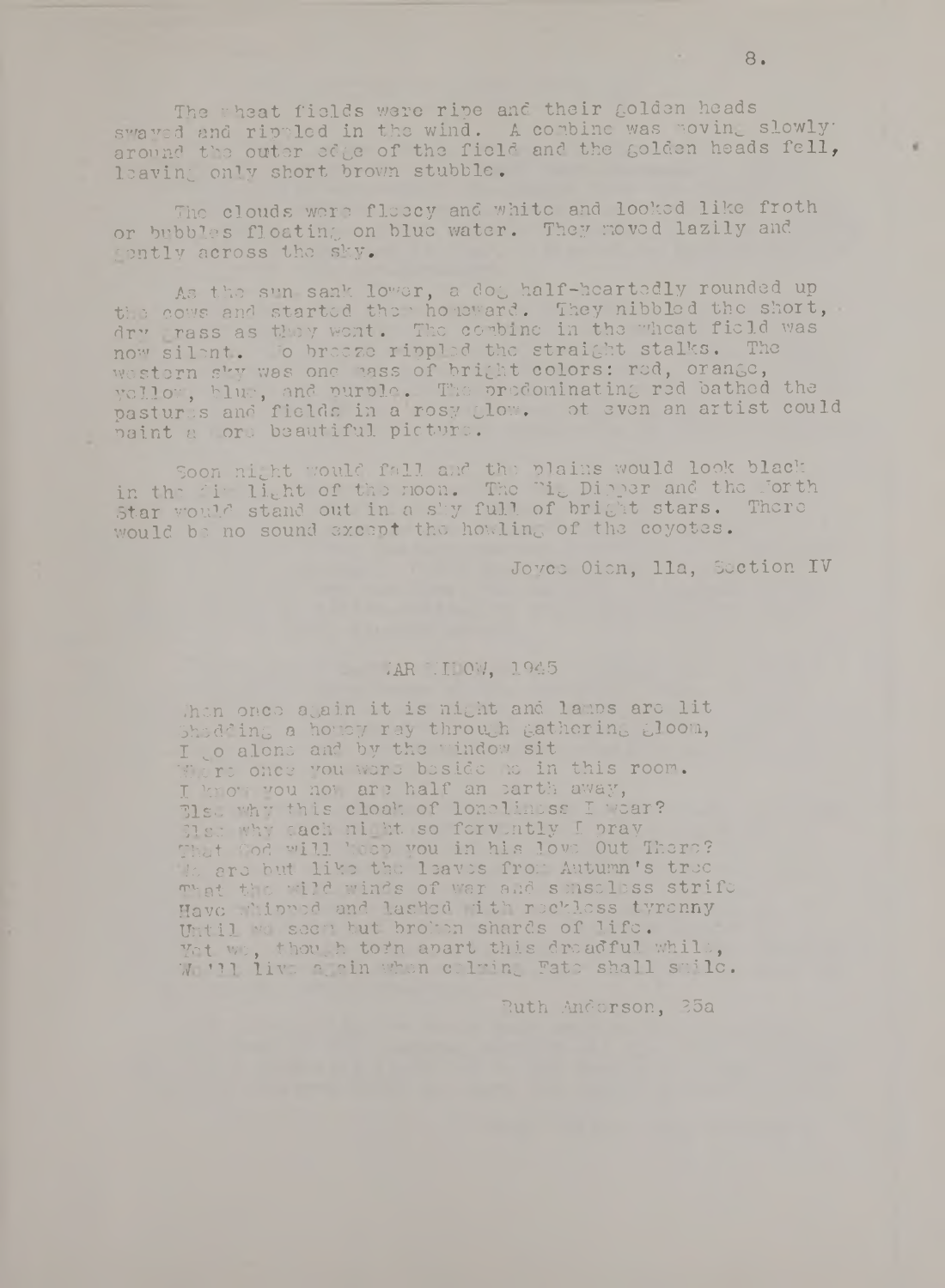## **pot** i: ics l\* a far : co:: *u.* tty

*hen* **I was quite young, my parents operated a general store at the crossroads of a small farm community. Ivery** *'ar this little settlement was roused from its letharly by* **the concerted efforts of local, county, or state politicians** siehin votes. Though the methods of these gentlemen differed **only slightly from, year to year, I learned to look forward to each election with anticipation.**

First cane the posters on the telephone poles, fence**posts, or vacant buildings. I never knew how those posters rot there, but on hot afternoons I would come-plodding home** frow school, and there they were--nice, shiny, white placards **to briGhtenup an otherwise drab and dusty world. If one had** a stub of pencil in on 's pocket one could occupy the time **pleasantly, drawing curly black noustaches or beards, according to whin.**

**"hot long after the advent of the nice white posters would cone the politicians in person, droppine in at our store to chat pleasantly and to hand out scads of bright** little cards bearing photographs and a statement of the plat**form of the yentlonan. Often more prominent dignitaries,** state officials and the like, not deigning to appear in per**son, would send, little buttons or cardboard pop-Guns that** delighted us young sprouts no end.

Somoti es on Saturday nights the members of one party **would sponsor a free dance at the community hall. As this** hall was ri<sub>tht next to our store, we never missed a dance.</sub> The only string attached to t esc free dances was that all **the candidates made speeches to which everyone was required to Give polite attention.**

**At last came election day, and on it the whole community dutifully turned out to cast its votes. This was quite an occasion.** This would come and o all day long to the hall. **All day groups of farmers or farmers' wives would form for discussion of thirds in General. At last, as it neared suppertime the Groups would disperse, waGons or cars would roil away, and the old hall would be deserted except for a handful of election indues busy countinG votes. The counting ■ 'ouId continue until late at night., and we children 'mould bo** in bed as the iudgos departed.

The noxt morning we would rush over to the hall, tear **down the lost of the posters, collect all the loose ballots, and hove a wonderful time; tut in our hearts we ''ould be sad** that this glorious event had come and gone for another year.

**Ro^cr Farton, 11a, Section 1**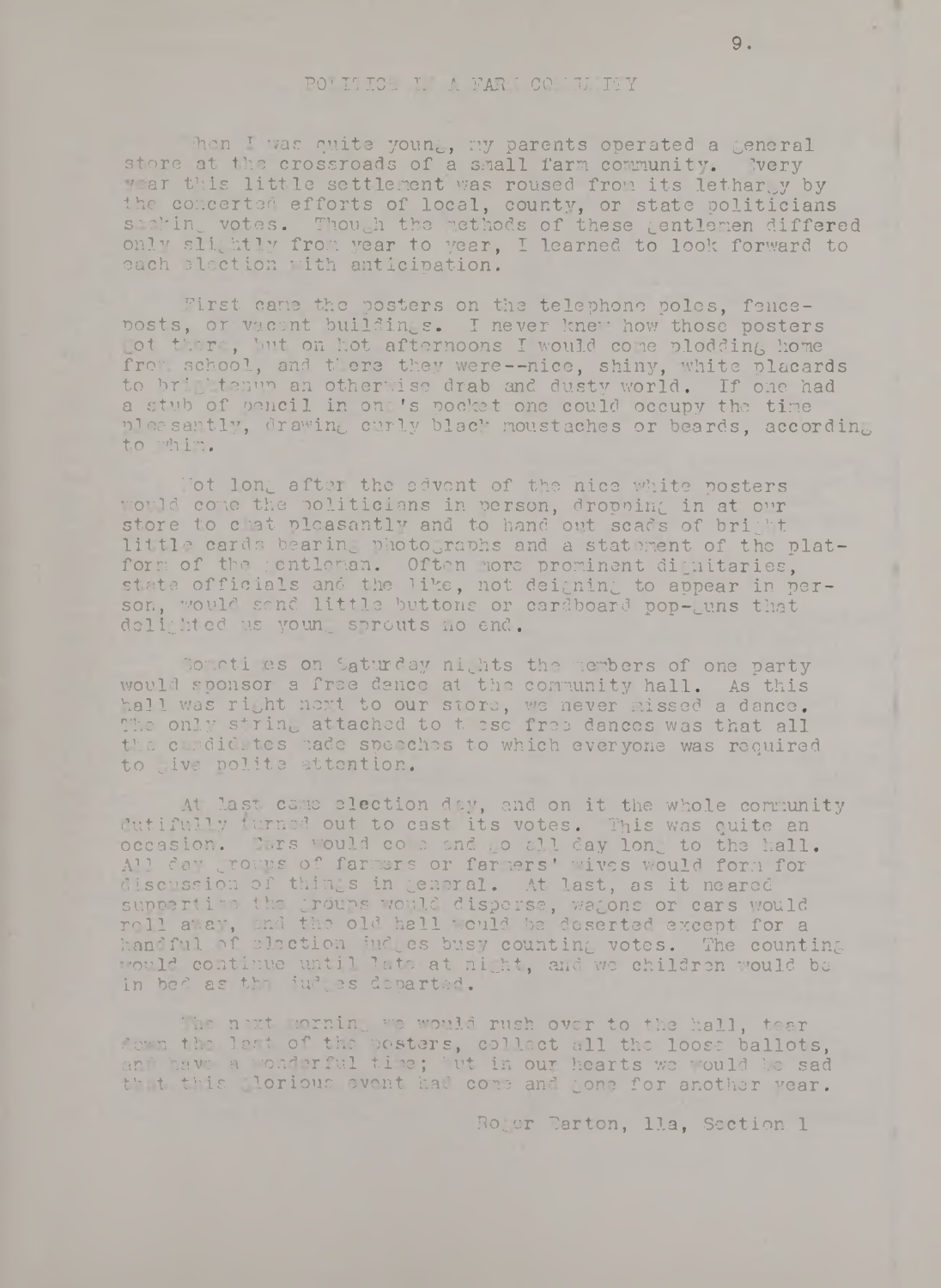#### THE BATTLE OF WAR BOLLET GORGE

The sand was golden yellow, The sago a touch of croon, And on the blue horizon The Sioux braves wore scon. "Halt!' yelled a blue clad captain. He turned to Buffalo Bill, "Is this War Bonnet Gorge?" His voice broke through the still. 'Yes," said the frontiersman. The captain white with fury, "A court marshal," he bellowed, "Will greet you in a hurry!" "/e'll 'tend to all that later," Said Bill to those who knew, "Vic've got to keep the Cheyenne Separated from the Sioux." He turned to the captain And said, "I know these tribes. They don't want treaties. They won't accept your bribes! They want to live in peace. They're just like you and \* me. Their skin may be crimson, But they want liberty! You've killed off their buffalo And loft them hero to die. They have no food or shelter, And that's the reason v/hy They're ioining with their brothers To drivo the whites away. And for each slaughtered buffalo All of us must pay." "But," stammered the pale coptain, "It can't fight them all, ----Our whole army isn't here." "Then we'll have to stall!"

A silence then foll heavy Between the red and white; A young Indian chieftain Rode into their sight. The captain raised his rifle And carefully aimed his gun, "Wait," said Bill, "Thet's Yellow **Hand**, The child of the Rising Sun." "'Veil what's the fool out there for?" The captain glared at Bill. "He's riding out to parley, To try and stop this kill.

I'll ride out there and meet hi; He's a friend of mine, That will help us stall And gain a little time." So he rode to greet the Indian, To greet him as a foe. His heart was very heavy With its burdening woe. But all the men were w iting, Depending on his skill In holding off the Indians From the soldiers on the hill. He said to Yellow Hand, Tears welling in his eyes, "Today, wo fight to kill, my friend, Beneath these peaceful skies." The red boy looked into his hear And grimly bowed his head. "Our friendship must end here and now; ./c 're enemies instead." Then suddenly they began To fight like enemies, First hand to hand on horseback Then down upon their knees. They tumbled on the glistening sand, And rolled on crimson clay; They stumbled on the desert dune Fighting all the way. Then Yellow Hand puled out his a And furiously leaped at Bill; His eyes were red with pain and rage, His heart willed to kill. Bill grabbed the ax away from hi They tumbled in the stream; They fought; the water splashing Neither could be seen. But soon the pool grew calm agai Solemn as a grave. Bill came crawling out, all soak In blood of the Indian brave. Then hell broke loose And roaned upon that plain. The captain led his troops to fight And soon advantago gained. The evening fell like mourning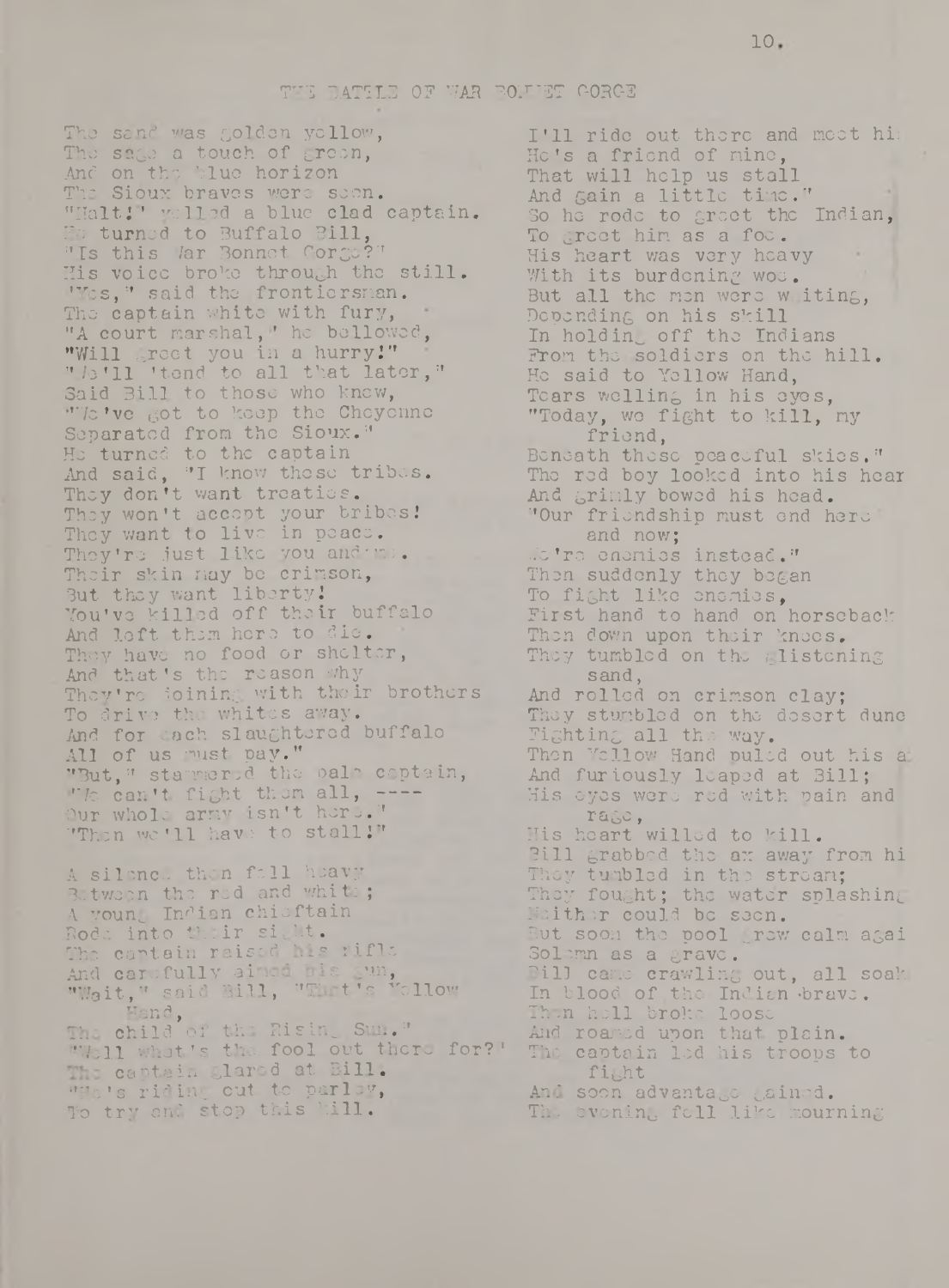About that bloody sight. But soon the white man's campfire Brightened up the night. The captain watched the hero, Bill, And heaved a worried sigh. He didn't know just what to say To this stern-faced guy. Bill made his careful way Across the heaped up dead: And stopped beside an Indian girl, Blood oozing from her head. Bill picked hor up and turned around

And said, "Her blood was blue. She was the royal princess Of the defeated Sioux." The captain was too deaf to hea Too dumb to understand. He went to the heartbroken Bill On his shoulder placed his hand "A friend of yours, Bill?" He wished to make amends. Softly came the answer, "They were all my friends."

Betty Grayce Nichols

### G. I. LIF3

They were inseparable then--Tiny, Major, and Double-Barrel--and now only one is left.

The three fellows were stationed at Buckly Field and my husband, Major, had an apartment in Denver. Tiny and Double-Barrel supplied the trio with the brawn and aggressiveness; Major, the intellect. There was no detail they couldn't evade, no top sergeant or C. 0. they couldn't get around, no pass they couldn't wrangle, or no army duty they couldn't handle. As for me, I was putty in their hands. I spent most of my leisure time sewing on chevrons, straightening out their romantic affairs, broiling huge steaks, or bandaging cuts and caring for black-eyes.

When there was K. P. duty to be done, seldom was any of the boys a victim. These three always made it a point to know the right plople and then they began their strategic campaigns. If they failed to charm their victim into submission, there was always the last resort— threats. Although the army is not supposed to be run in this manner, this, of course, always proved successful. On rare occasions when their wiles and ingenuity failed and they would receive K. P. duty, tho resulting confusion was such that the mess sergeant let them leave and was thereafter instrumental in keeping them off Kitchen Police during his shift.

I shall never know how they managed to get passes— even when overvone was restricted to the post. When it was impossible for all of them to get passes, as it sometimes was, they invariable insisted that the Major have the one available pass since he had the greatest incentive for going to town-or at least I like to think that was it.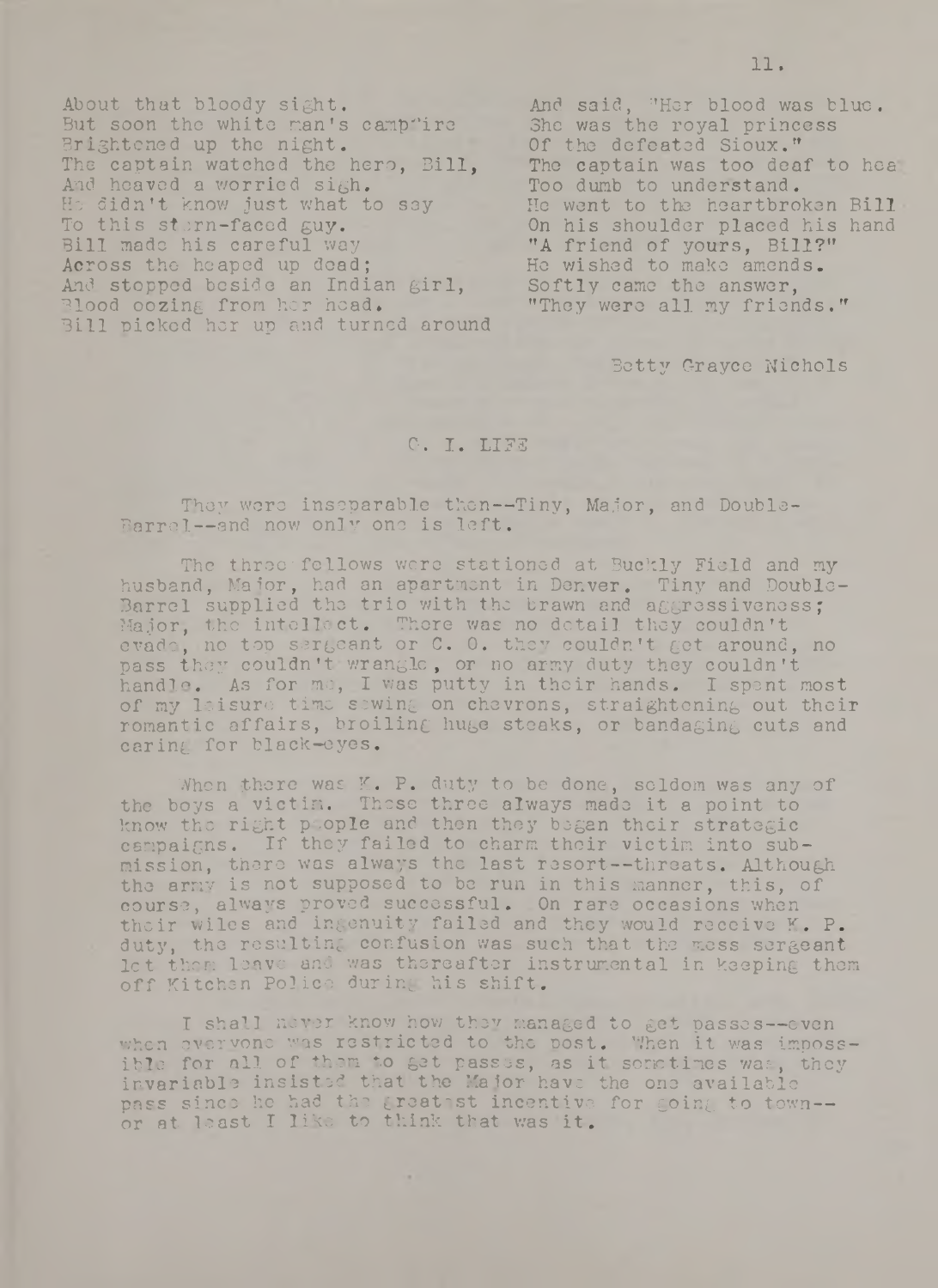I hope I haven't given the inpression that these fellows were absolutely irrseponsible and not devoted to their army work. They were merely clever in avoiding army red-tape and the routine work that could be done by less clever nen. Lach was an export in his field and was highly regarded by the men under him and by his superiors. Iajor and Tiny were experts with the machine gun, rifle, and pistol, and Double-Barrel knew and understood his job of armament thoroughly.

Like all veteran soldiers of the regular army, they had their ups and downs in rank. For that reason I believe that I am safe in saying that I have ripped off and sewed on more chevrons than any other woman outside of a tailoring or cleaning establishment. If Tiny or Double-Barrel decided that there v»as a uirl in Cheyenne, Colorado Springs, or even Salt Lak: City who should be honored by his presence, he would think nothing of the consequences of being away without leave; but he would stock up with a good supply of liquor and spend the week-end with the aformentioned girl. It was inevitable upon his return that he would be "busted," his head would be pounding, and he would swear sincerely that it would never happen again. However, these agonies would be forgotten when again an opportunity for a 'bing. ' occured.

ore t'an once I have had to call Eileen or Rosie or Lillian to inform her that poor Double-Barrel or poor Tiny was kept on the post for the week-end by the big bad C. O. It was very embarrassing for me when one of the fellows ran into the girl down town. I have also had to offer a comforting shoulder and soothing words to jilted maidens who had loved and lost one of these G. I. wolves. At least with these fellows around, my life was never monotonous--I never knew what to expect.

Those steak dinners at the apartment arc memorable--not only the quantity and cuility of the food consuled, but also the discussion the boys would have. They invariably spent the rest of the evening telling army yarns and recalling amusing incidents. Our neighbors, I am sure, did not at all cpnr-ciato the laughter that would come from our apartment during these sessions. Major and Tiny would have interesting and amusing annecotes to toll of their past army "hitches," and Double-Barrel contributed incidents of his induction and basic trainin'.

So striking were their personalities, so daring were their deeds, and so impressive were their abilities that the trio has b com: a tradition of the fort; and many of the new rookies now listen wide-eyed to the somewhat onlarged-upon tales of the escapades of the three fallows.

 $\sim$ 

Doris G. Janes, 11a, Section IV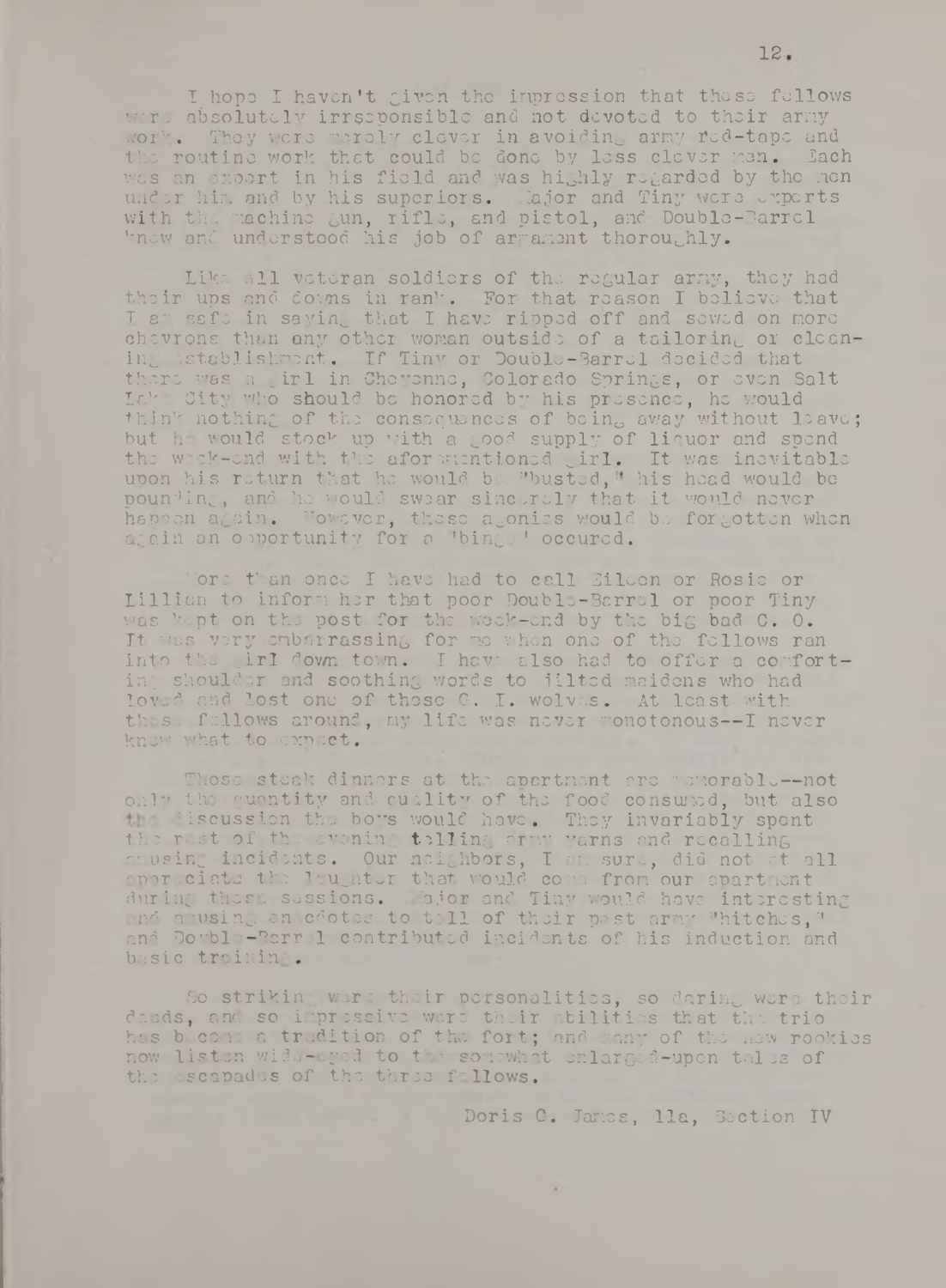#### THE ROOM

My Denver instructors had told me it was large, but my mind was not prepared for this. I didn't like the hugeness of this room and I didn't like the people. That is except Mary, a tall, straight, clean looking girl of twenty two, my first group leader. When the whistle blew, we new comers flocked together, glad the shift was over. I was young but very sure I was grown up. I soon hated the plant and all the people in that overgrown room. I hated the smoke, the glaring lights, the cement wall, the policemen, and the camouflage of chicken wire and dyed chicken feathers. Oh how I wanted to knock the top off that stuffy room and let all the smoke out. Then the rains came, pounding rains that made me hate California even more fiercely. By the end of three or four months I was one bundle of hate that came out in bitterness and cynicism.

It was then I began to 'now more and more of those one thousand people in the room. There was Archie, a merchant marine; Gabby, a small French woman; Woddy, a professor of Chicago; Loretta, a unicyclest; Lamberty, a carpenter; Andy, an Italian; Chris, a Filipino; Bellanger, a mother; and so on down the line. Old and young, men and women, all sizes, kinds and makes. I found each one had something new and different to teach me. As I learned to know them I began, little by little, to forget myself and the bitterness.

Always there to help me was Mary. Even though I moved from her group to another, I still turned to her for moral support and soon she became my best friend and teacher. Her husband was a marine and had been overseas for eighteen months so to her the plant was an escape. To Andy and Chris it was a sort of revenge. Chris came from Manila and his mother and two brothers were there when the Japanese took the city. Andy's family was in northern Italy, and he had not heard from them since he escaped in 1939. Every once in a while someone would say, "Ann has gone back to Texas. Jack was killed in action." or "Dan is missing." Everything would go on as usual, each with his own thoughts. A great human machine, each part taking strength and courage from the other. Ruth's two sons were in the parachute troops; their division was dropped behind the lines on "D" day. One is a prisoner of war and the other--

Suddenly I began to understand what the war meant. Not only a story I heard over the radio and watched on the maps but something bigger. Something I couldn't see or explain, onl" feel. Time after time I realized that my own life had been simple and easy, that I had nothing to be bitter or cynical about. I found myself liking and admiring these people I had hated. I fell to wondering what was behind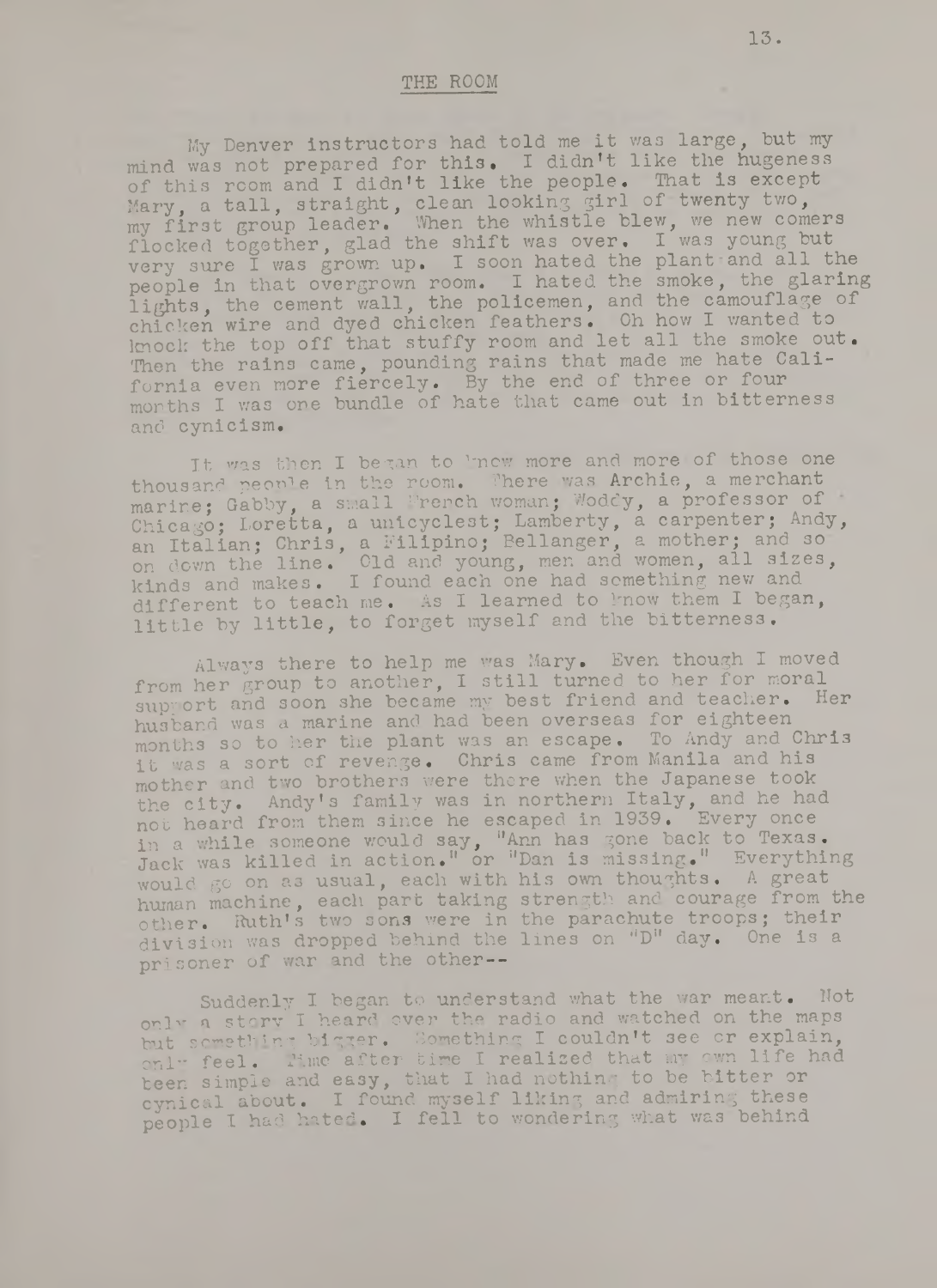the front so many of them threw up in defense. People laughed--when their eyes said they didn't want to. I learned what a cure-all laughter is; it makes the weak stronger; tight nerves loosen; the impatient become more patient, cares and burdens lighten. So I learned to laugh (there is an art to laughing, you know) when I sometimes didn't want to. I wa3 beginning to grow up.

How little I knew. How much I wanted to know. Now I was ready to go to school. I didn't like the huge room, but I no longer hated it. I knew I would miss the mad rush, the friends I'd made, and even the room. It was hard to say goodbye to Mary; I felt along sitting there in the train, A year ago I would have cried, but now I picked up a McCalls and read about a boy and girl very much in love. I had gone far toward growing up.

Donnamae Winters, 11a Section III